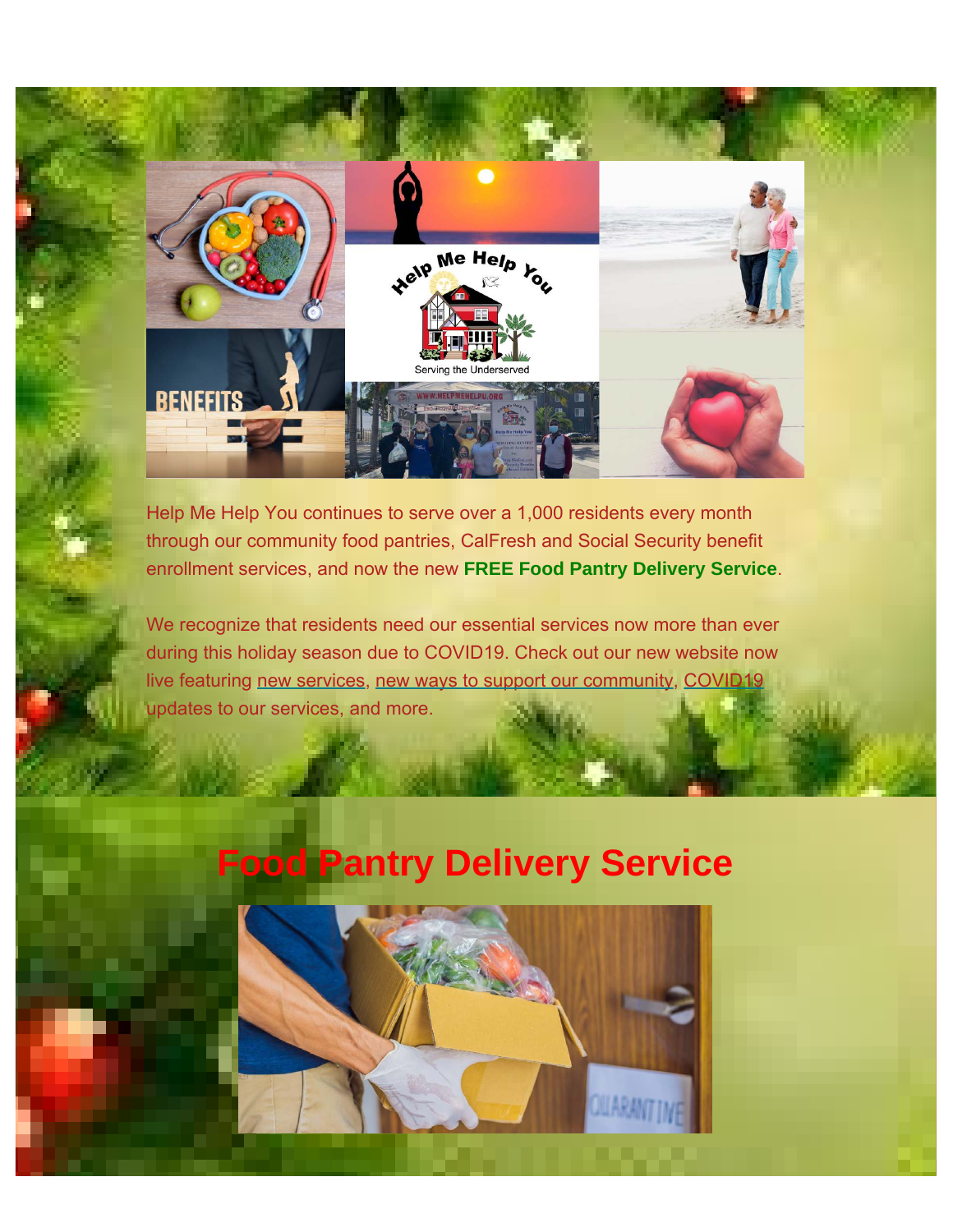NEW! Get FREE food delivered to your door through our **Food Pantry Delivery Service**! Click on the image to register your interest or call Nia for more information at (562) 518-9670.

To help the Long Beach communities most at risk of COVID19, Help Me Help I be providing weekly food pantry deliveries to residents homes.

## **Social Security Benefits**



Start your **FREE CASE REVIEW** today!

Are you missing out on support you may be entitled to? Contact our Benefits c<mark>cess S</mark>upport advocates for a free case review to start the process to access **your Social Security benefits.** 

## **Donations**



A little goes a along

des a month of nutritous groceries for an individual via our **Service** 

**Volunteering**